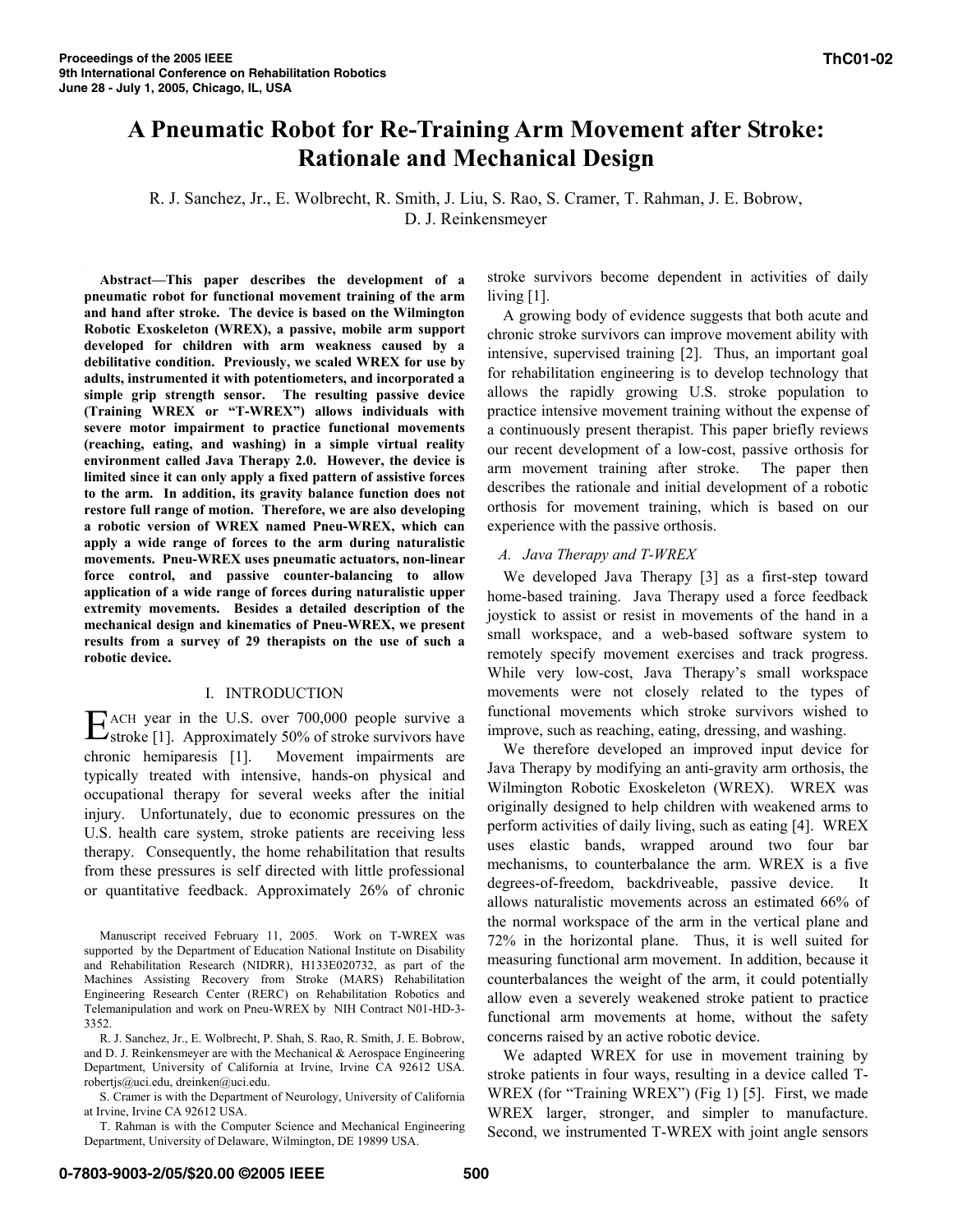(potentiometers), so that it could be used as a 3D computer input device. Third, we incorporated a simple, custom, hydraulic grip strength sensor into the handle. This sensor allowed both grasp and release motions to be sensed even in subjects with very minimal hand function. Finally, we created a Java Therapy 2.0 software system that had games for use with T-WREX. These simple, virtual-reality-like games were functionally oriented: reaching for items on shelves, washing a stove, eating, washing the contralateral arm, and picking up eggs and breaking them over a pan.



Figure 1: Left: T-WREX. Right: Average reaching range of motion across 9 chronic stroke subjects while using T-WREX, to targets with and with out gravity balance (distance traveled to target/total distance to target).  $* p <$ .05, paired t-test.

We are currently testing whether intensive practice by chronic stroke subjects with T-WREX transfers to functional recovery. Our subjective impression so far is that the subjects are highly motivated to practice the "cartoon-like" functional movements made possible by the combination of the gravity balance of T-WREX, the grip sensor, and the simple virtual reality interface of Java Therapy 2.0.

#### *B. Rationale for a Robotic WREX*

While T-WREX is promising as a home-based movement trainer because of its relatively low cost and inherent safety, it has several limitations. In a previously reported study [5], we quantified the ability of T-WREX to measure and assist in functional arm movements across a large workspace of the arm. T-WREX's gravity balance function improved a clinical measure of arm movement, range of motion of reaching movements, and accuracy of drawing movements while the device was worn. However, the gravity balance provided by T-WREX was not enough to restore full volitional range of motion (Fig 1) [5]. Subjects had particular difficulty in external rotation of the upper extremity, even though T-WREX allowed such movement. A possible explanation is that tone or position-dependent weakness limited the effectiveness of the passive counterbalance.

Another limitation of T-WREX is that it can only apply a fixed pattern of assistive force to the arm (i.e. the rubberband-based pattern of gravity balance). Although adding and removing rubber bands varies the amount of gravity balance, it is impossible to apply dynamic patterns of assistive or resistive force. Recent research in robot-assisted movement training suggests that dynamic patterns of force may better enhance motor recovery [6-9].

We also surveyed rehabilitation therapists to determine if

a robotic version of T-WREX was necessary. For this survey, we showed the therapists a video of a patient using T-WREX, explained its use and the gravity-balance function, and then explained that we intended to make a robotic version that could actively move the patient's joints.

We gave the survey to 29 practicing therapists (17 Physical Therapists and 12 Occupational Therapists) from 9 rehabilitation facilities. When asked if they believed that the robotic properties of the active orthosis were necessary, 21 said yes, 1 said no, 5 were unsure, and 2 abstained. Some of the reasons given are listed in Table 1. Most of the therapists indicated a desire for active assistive type exercises. When asked what exercises they would use the active device for, the most common answer was to assist in functional movements (Table 1). The results shown in Fig 2 also provide some insight into why the therapists had a positive view of the need for a robotic device: they spend a large part of their time on manual manipulation of the upper extremity, especially in the acute stage of recovery. The therapists also believed that active assistance was an important technique for promoting motor recovery after stroke.

TABLE 1. SURVEY RESULTS FROM 29 THERAPIST FOR ACTIVE ORTHOSIS

| <b>OUESTIONS.</b>                                                                                                                                                                                                                                                                                                                                                |                                                |
|------------------------------------------------------------------------------------------------------------------------------------------------------------------------------------------------------------------------------------------------------------------------------------------------------------------------------------------------------------------|------------------------------------------------|
| Answers to Q: Are the robotic properties of an active orthosis needed?                                                                                                                                                                                                                                                                                           |                                                |
| If so why?                                                                                                                                                                                                                                                                                                                                                       |                                                |
| # of therapists                                                                                                                                                                                                                                                                                                                                                  |                                                |
| responding                                                                                                                                                                                                                                                                                                                                                       | Responses for those therapists that said yes.  |
| 3                                                                                                                                                                                                                                                                                                                                                                | Assist weakened patients to perform movements. |
| 3                                                                                                                                                                                                                                                                                                                                                                | Assist to complete initiated movements.        |
| $\overline{c}$                                                                                                                                                                                                                                                                                                                                                   | Assist with repetitive motions.                |
| $\overline{c}$                                                                                                                                                                                                                                                                                                                                                   | Improve Range of Motion and strength.          |
| $\overline{2}$                                                                                                                                                                                                                                                                                                                                                   | Stretching.                                    |
| $\overline{\mathcal{L}}$                                                                                                                                                                                                                                                                                                                                         | Documentation of patient's ability.            |
|                                                                                                                                                                                                                                                                                                                                                                  | Provide balanced assistance / resistance.      |
| Answers to $Q$ : What kind of exercise would you use the active orthosis                                                                                                                                                                                                                                                                                         |                                                |
| for?                                                                                                                                                                                                                                                                                                                                                             |                                                |
| 14                                                                                                                                                                                                                                                                                                                                                               | Functional tasks (lifting, eating).            |
| 4                                                                                                                                                                                                                                                                                                                                                                | Active/Passive Range of Motion.                |
| 3                                                                                                                                                                                                                                                                                                                                                                | Active Assist Range of Motion.                 |
|                                                                                                                                                                                                                                                                                                                                                                  | Strengthening, and stretching.                 |
| Active assist exercise is important<br>How is time spent during therapy?<br>Therapist That Responded<br>o<br>o<br>o<br>Hands on therapy.<br>100<br>Education.<br>% time<br>Independent practice.<br>50<br>$\theta$<br>Neutral<br>Outpatient<br>Chronic<br>Strongly Disagree<br>Strongly<br>Acute<br>Agree<br>Patient stage following stroke<br>Disagree<br>Agree |                                                |

Figure 2: Results of a survey given to 29 practicing therapists who work with stroke survivors. Left: The therapists were asked to explain how much of therapy time is spent on rehabilitation education, hands on therapy with a therapist, and independent therapy, over three chronological stages of stroke. Right: The therapists were asked on a 5 point scale from strongly agree to strongly disagree, how important they thought active assist exercise is to recovery. No therapist responded with strongly disagree nor disagree.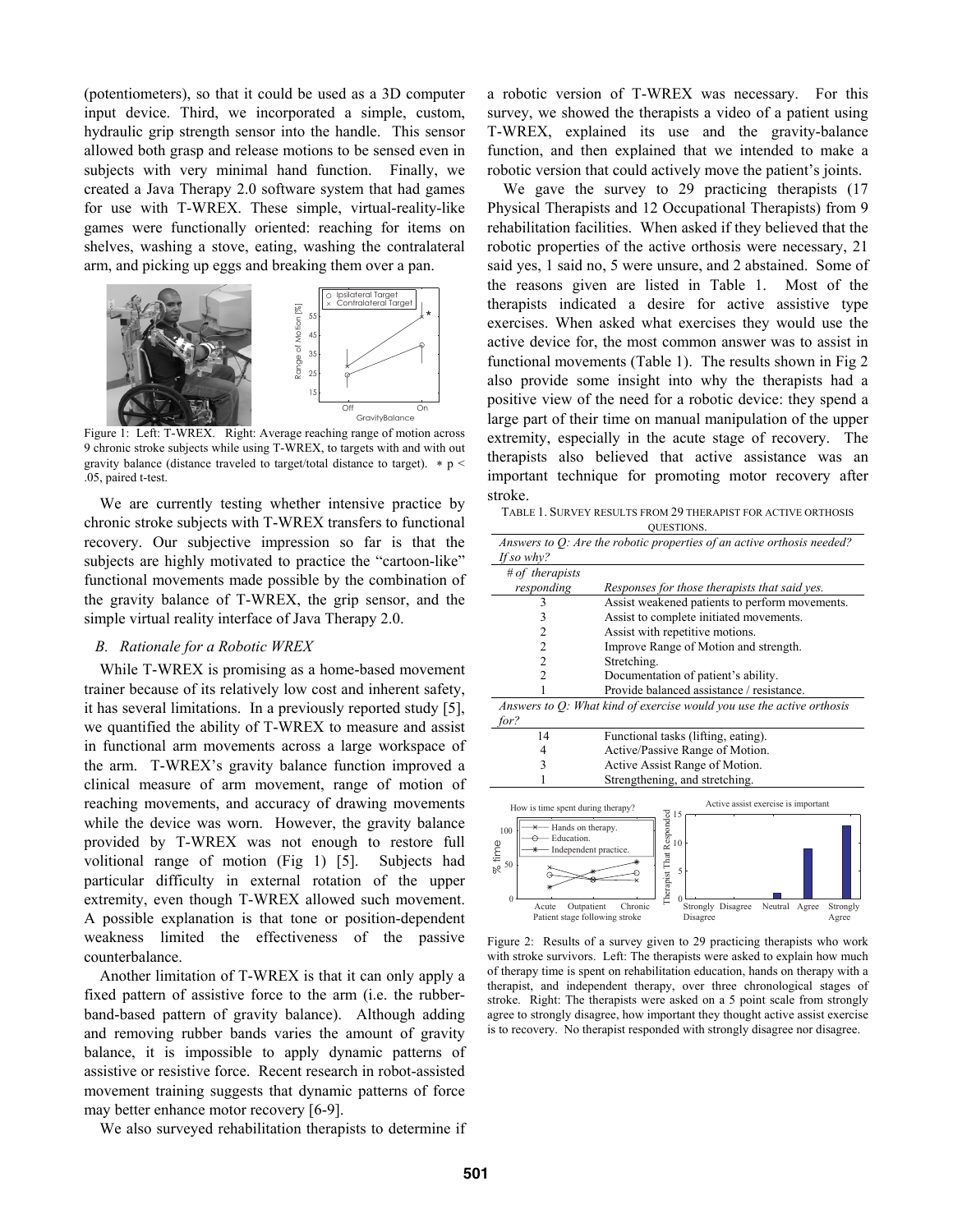Based on this input, we are developing a robotic version of WREX called Pneumatic-WREX (Pneu-WREX). Our goal is to develop a device that can safely apply a wide range of forces to the arm during naturalistic movement. We intend to use the device in a clinical setting for therapy and research.

#### II. DESIGN DESCRIPTION OF PNEU-WREX

Several robotic devices for movement training of the arm have been developed previously, including MIT-MANUS, MIME, the ARM Guide, and Gentle-S [8, 10-12]. None of these devices, however, has achieved the power and dexterity of a therapist's own hands. One reason is that it is very difficult to create a device with a large number of degrees of freedom but still have the ability to generate large forces with a good dynamic range (like a therapist's assistance). Our solution to this problem is to combine the passive counterbalance of T-WREX, pneumatic actuators (cylinders with pistons), and non-linear force control. The gravity counterbalance pre-biases the actuators to operate near their zero force point in the steady-state condition of support against gravity, so an actuator of a given size can operate with approximately twice the range possible without counterbalance. Pneumatic actuators have the advantage of producing large forces with a low on-board weight. In addition, pneumatic actuators can maintain high forces without energy expenditure since the pressure of a cylinder can be maintained simply by closing a valve. Non-linear force control techniques can give pneumatic actuators excellent active backdriveability and position controllability [13, 14].

#### *A. Mechanical Design*

Fig. 3 shows the design for the Pneu-WREX and the initial prototype. The orthosis is designed with  $83^\circ$  of shoulder flexion. Starting at  $90^{\circ}$  of shoulder flexion, the subject can move  $47^{\circ}$  of flexion to reach  $137^{\circ}$  of flexion, or  $36^\circ$  in extension to reach  $54^\circ$  of flexion. From the parasagittal plane the arm can be brought across the mid line to achieve  $25^{\circ}$  protraction, or  $90^{\circ}$  of retraction.

Pneu-WREX can accommodate upper arm lengths of 25.4-35.6cm (10-14in). The elbow can be removed and flipped for use with both the left and right arm. Pneu-WREX uses springs in place of rubber bands to bias it to the counterbalance level for the weight of an average arm. Pneu-WREX uses BIMBA low-friction pneumatic cylinders with a diameter of 38mm at four of the degrees of freedom, and 27mm at the forearm (the forearm cylinder is not depicted in Fig. 3).

Actuation of the elbow is accomplished through the use of a four-bar linkage. Use of the linkage allowed the actuating cylinder to be placed away from the body in an orientation that was parallel to the device, and out of the way. Different methods were conceived for actuating the elbow such as the use of pulleys or gears to implement the conversion of linear motion to rotary motion. However, those methods were too cumbersome or costly. One consequence of the four-bar linkage however, is that it couples the movements of the upper arm cylinder with the elbow cylinder.

#### *B. Sensor and Control Hardware Selection*

We desired a sensor that did not require zeroing, so that users of the system would not be required to execute an initialization procedure in order for the device to accurately measure movements or initiate assistance. Conductive plastic potentiometers (Midori America, CP-2FB) were chosen due to size, low weight, cost, life, and absolute position measurement with a linearity of 0.5%. The pneumatic cylinders chosen are also equipped with a Linear Resistive Transducer with virtually infinite resolution with a linearity of +/-1% of full stroke (BIMBA, PFC). The sensor redundancy provides a measure of safety in the event of sensor failure. Pressure sensors (Honeywell, ASCX100AN) measure the pressure in each side of the cylinder. The system will be controlled with pneumatic servovalves (FESTO) using the XPC real-time operating system.

## III. ANALYSIS OF PNEU-WREX KINEMATICS AND FORCE PRODUCTION CAPABILITY

## *A. Forward Kinematics*

In order to use Pneu-WREX as a position tracking system or to compute the required cylinder forces to actuate the device, it is necessary to define the forward kinematic relationship between the measured joint angles and the user's hand position. We used the product of exponentials formulation for the forward kinematics [15]. The position of the tip of the forearm link  $p_t$  relative to a fixed reference frame located at the shoulder is (initial position depicted in Fig 3):

$$
p_t = e^{\hat{\xi}_1 \theta_1} e^{\hat{\xi}_2 \theta_2} e^{\hat{\xi}_3 \theta_3} e^{\hat{\xi}_4 \theta_4} e^{\hat{\xi}_5 \theta_5} e^{\hat{\xi}_6 \theta_6} g_{st0}, \qquad (1)
$$

with the following joint twists:



Figure 3. Pneu-WREX. Left: Solidworks Model of Pneu-WREX. Center & Right: Pneu-WREX Limits of Range of Motion.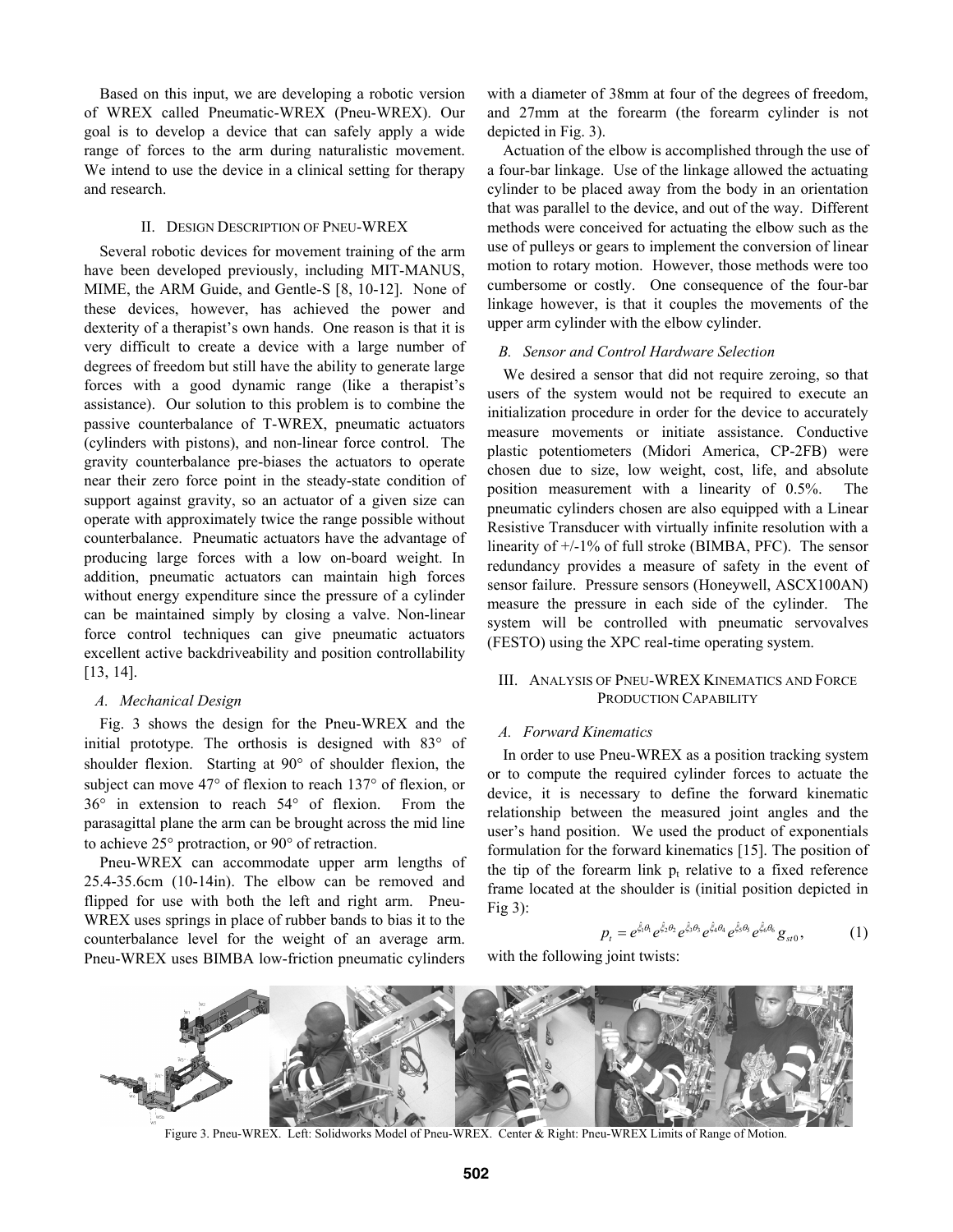$$
\xi_{1} = \begin{bmatrix} 0 \\ 0 \\ 0 \\ 0 \\ 0 \\ 1 \end{bmatrix}, \xi_{2} = \begin{bmatrix} 0 \\ 3.91 \\ 0 \\ 0 \\ 0 \\ 1 \end{bmatrix}, \xi_{3} = \begin{bmatrix} 0 \\ -\nu - 3/2 \\ -7/5 \\ 1 \\ 0 \\ 0 \\ 0 \end{bmatrix}, \xi_{4} = \begin{bmatrix} 0 \\ -\nu - 3/2 \\ -7/5 - u\alpha \\ 1 \\ 0 \\ 0 \end{bmatrix}, \xi_{5} = \begin{bmatrix} 59/20 + u\alpha \\ -9/100 \\ 0 \\ 0 \\ 0 \\ 0 \end{bmatrix}, \xi_{6} = \begin{bmatrix} 3 + v \\ 0 \\ 9/100 \\ 0 \\ 1 \\ 0 \end{bmatrix},
$$

$$
g_{\scriptscriptstyle{st0}} = \begin{bmatrix} I_{3,3} & q_{\scriptscriptstyle{t,0}} \\ 0_{\scriptscriptstyle{1,3}} & 1 \end{bmatrix}, \; q_{\scriptscriptstyle{t,0}} = \begin{bmatrix} 607/50 \\ 1141/200 + ua \\ -v - 3 \end{bmatrix}.
$$

The initial location of the tip of the forearm is  $q_{t,0}$ , the angular displacements measured by the potentiometers are  $\theta_i$ . The length of the upper arm is *ua*, the vertical displacement at the shoulder is *v*. (All kinematic equations are in inches.)

The product of exponential formulation is used to determine the position of each piston's two mounting points. The distance between the two mounting points is the cylinder length. The exponential formulas for each of the cylinder mounting points were determined in a manner similar to  $(1)$ . However, the mounting points at the cylinder driving the four-bar mechanism required a solution for a four-bar mechanism sub-problem in order to determine the joint angles of the mechanism. The joints of the four-bar have been labeled in the standard method for identifying the joints and angle measurements in Fig 4[16].



Figure 4. Four-Bar Mechanism, Joint Definition. The solution for the four bar mechanism is:

$$
\psi = \tan^{-1} \left( \frac{B(\theta)}{A(\theta)} \right) - \cos^{-1} \left( \frac{C(\theta)}{\sqrt{A^2(\theta) + B^2(\theta)}} \right).
$$
 (2)

Where,

 $A(\theta) = 2ab\cos(\theta) - 2gb.$  $B(\theta) = 2ab\sin(\theta)$ .  $C(\theta) = g^2 + b^2 + a^2 - h^2 - 2ag \cos(\theta).$ 

The exponential formulation for the mounting point of the piston to the four bar 
$$
(qc4p)
$$
 is:

$$
q_{c4p} = e^{\hat{\xi}_1 \theta_1} e^{\hat{\xi}_2 \theta_2} e^{\hat{\xi}_3 \theta_3} e^{\hat{\xi}_4 \theta_4} e^{\hat{\xi}_5 \theta'} g_{sqc4p,0}, \qquad (3)
$$

Where,

$$
\gamma = \pi - \beta - \psi(rad). \tag{4}
$$

$$
g_{\text{sq}_c4_p,0} = \begin{bmatrix} I_{3,3} & q_{c4_p,0} \\ 0_{1,3} & 1 \end{bmatrix}, \quad q_{c4_p,0} = \begin{bmatrix} -6.574 \\ -6.8 \\ -11.5368 \end{bmatrix}.
$$

## *B. Piston Velocity to Joint Angle Velocity Jacobian*

The piston velocities were calculated by taking the derivative of the squared piston-length:

$$
\frac{d}{dt}\bigg[x_{\scriptscriptstyle \mu}^2 = \bigg\|\bigg(p_{\scriptscriptstyle \beta}^S - p_{\scriptscriptstyle bi}^S\bigg)\bigg\|^2\bigg].\tag{5}
$$

Where,

 $x_{pi}$  =length of i<sup>th</sup> piston (scalar, in).

 $p_f^S$  = Homogeneous point w/rt Spatial frame for piston mounting point *front* for i<sup>th</sup> piston, form  $(x, y, z, 1)$  (4x1).

 $p_{bi}^S$  = Homogeneous point w/rt Spatial frame for piston mounting point *back* for i<sup>th</sup> piston, form  $(x, y, z, 1)$  (4x1).

Equation (5) was solved for the velocity of the piston length:

$$
\dot{x}_{pi} = \frac{1}{x_{pi}} \left( p_{\hat{n}}^S - p_{bi}^S \right)^T \left( \dot{p}_{\hat{n}}^S - \dot{p}_{bi}^S \right). \tag{6}
$$

Since the spatial velocity of a point  $\dot{p}_i^s$  was defined as [15]:

$$
\dot{p}_i^S = \left( J_{i(6x8)}^S \dot{\theta}_{(8x1)} \right)_{(4x4)}^S p_{i(4x1)}^S, \tag{7}
$$

Where,

 $J_{i,n}^S$ =Spatial Jacobian for piston mounting point for i<sup>th</sup> piston, for  $n^{th}$  axis of rotation (6x1).

 $\dot{\mathcal{G}}$  =angular velocities  $\left[\dot{\theta}_1, \dot{\theta}_2, \dot{\theta}_3, \dot{\theta}_3, \dot{\theta}_4, \dot{\theta}_5, \dot{\theta}_5, \dot{\theta}_6\right]^T$ .

Then (6) was rewritten as:

$$
\dot{x}_{pi} = \frac{1}{x_{pi}} \left( p_{f(i4x1)}^S - p_{bi(4x1)}^S \right)_{(1x4)}^T \left[ J_{\alpha x i, i} \right]_{(4x8)} \dot{\theta}_{(8x1)}.
$$
 (8)

Where,

$$
J_{\alpha x i s,i} = \left[ J_{\alpha x 1,i}, J_{\alpha x 2,i}, J_{\alpha x 3,i}, J_{\alpha x 3 b,i}, J_{\alpha x 4,i}, J_{\alpha x 5,i}, J_{\alpha x 5 b,i}, J_{\alpha x 6,i} \right]_{(4x8)}.
$$
  

$$
J_{\alpha x(n),i} = \left[ \left( \left( J_{\beta(\mathbf{6}x1),n}^S \right)_{(4x4)}^S P_{\beta(4x1)}^S \right)_{(4x1)} - \left( \left( J_{\delta i(\mathbf{6}xi),n}^S \right)_{(4x4)}^S P_{\delta i(4x1)}^S \right) \right]_{(4x1)}.
$$

, *S fi n J* =Spatial Jacobian for piston mounting point *front* for  $i<sup>th</sup>$  piston, for  $n<sup>th</sup>$  axis of rotation (6x1).

 $J_{bi,n}^S$  = Spatial Jacobian for piston mounting point *back* for  $i<sup>th</sup>$  piston, for n<sup>th</sup> axis of rotation (6x1).

## *C. Force Calculations*

A relationship between the pistons' forces  $f_p$  required to balance the forces exerted by the arm  $F_{arm}$  was derived from the power equation. The power equation relates the cylinder forces and piston velocity  $\dot{x}_n$  to the forces of the arm and spatial arm velocity  $V_{arm}^S$ :

$$
F_{arm}^T V_{arm}^S = f_p^T \dot{x}_p. \tag{9}
$$

Since  $V^S = J^S \dot{\theta}$ , (9) is rewritten as:

$$
F_{arm}^T J_{arm}^S \dot{\mathcal{Y}} = f_p^T \dot{x}_p. \tag{10}
$$